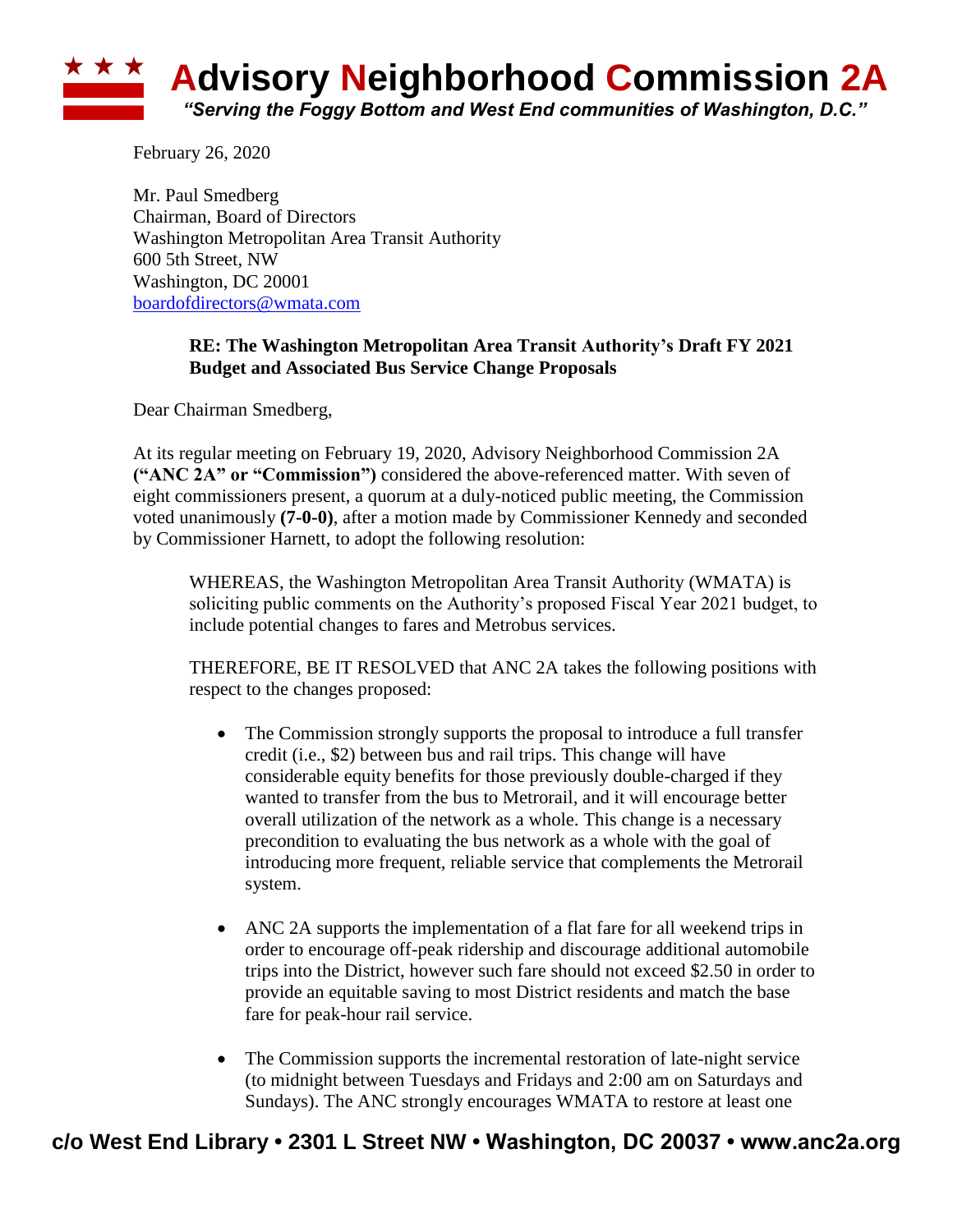hour of service to each end on Sundays however, as the present span of service (8:00 am to 11:00 pm) is too limited for both morning riders (particularly those traveling from overnight employment or traveling to early church service) and evening riders (those working or out late).

- ANC 2A opposes the implementation of peak fares on rail service after midnight, as it will disincentivize use of the Metrorail system during lowridership times, encourage additional ridehailing-driven congestion in popular nightlife areas, and potentially increase the incidence of intoxicated driving. Furthermore, service frequency at these hours is generally so low that charging peak fares will reduce the perceived rider value of Metrorail service as compared to other alternatives.
- The Commission opposes the implementation of a cash surcharge on Metrobus routes, in view of the fact that this concept was tried previously and phased out based on the minimal impact it appeared to have on rider behavior. Rather than encouraging additional SmarTrip use, it is likely that this change will merely amount to a regressive tax on generally low-income riders.
- ANC 2A strongly opposes the implementation of a \$1 fare surcharge on MetroExtra routes due to negative equity impacts and the reality that the surcharge will amount to a disincentive for riders to embrace more efficient, limited-stop service both now and in future service planning efforts. Many bus routes have already seen their local line trips reduced in order to provide more limited-stop trips. If this surcharge is implemented, that will amount to a large cut in affordable bus service and make most MetroExtra trips in the District of Columbia more expensive than comparable Metrorail service.
- The Commission supports the advocacy of Commissioner James Harnett and the students of the George Washington University in advocating for a Metro pass program (U·Pass) for university students and that the program should be available to all university students in the District of Columbia. Further, the DC Council and universities in the District of Columbia are encouraged to work with student leaders to implement such a program, especially for low-income students.
- **D5:** The Commission opposes elimination of the D5 bus, which provides a direct connection for residents living in the Palisades neighborhood and inner parts of suburban Maryland along or near MacArthur Boulevard to Foggy Bottom and the K Street NW employment core. The alternative service available (mainly the D6), takes a much longer and less direct route toward Farragut Square and misses the Foggy Bottom neighborhood entirely. What's more, WMATA's own statistics show that a quarter of the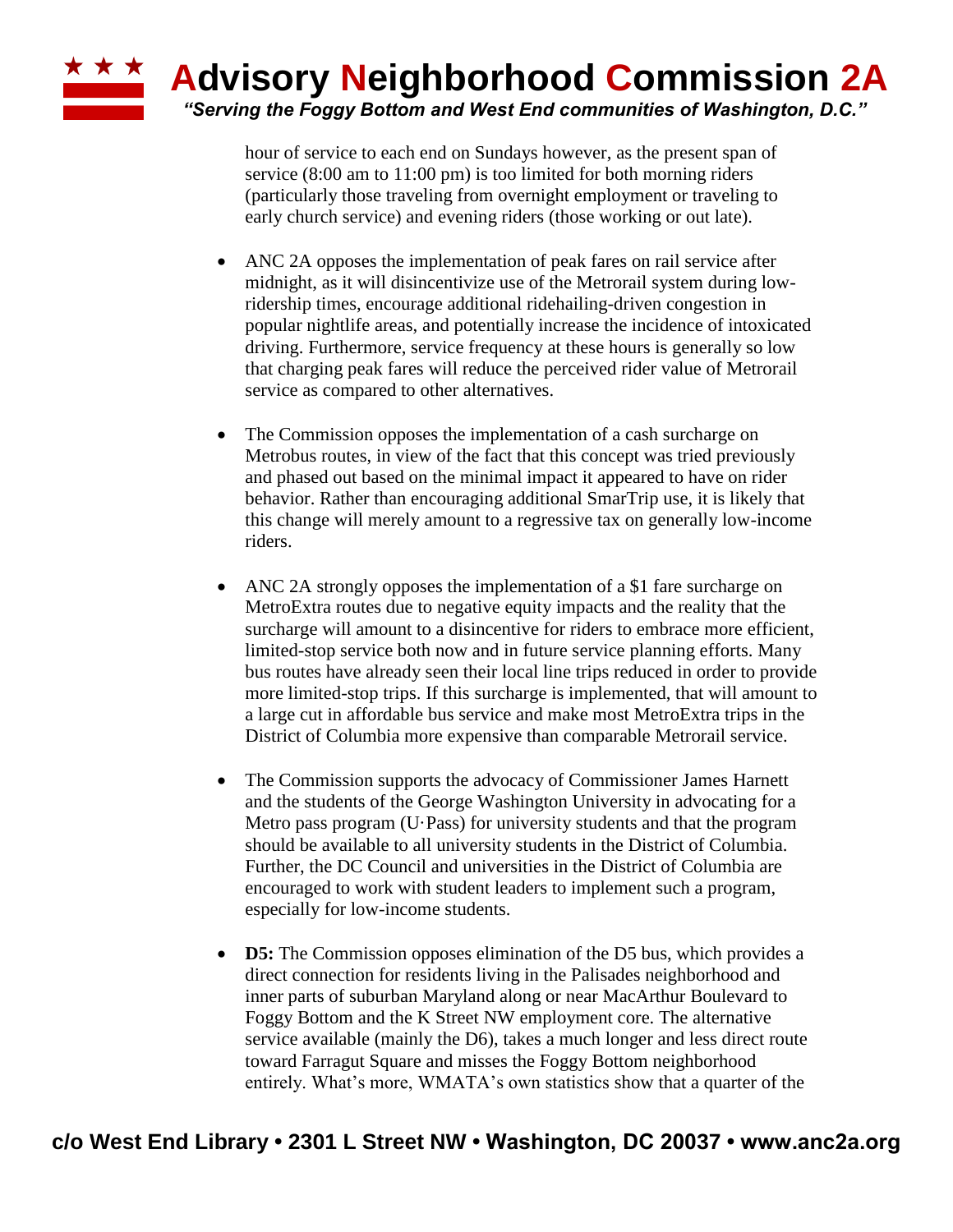

riders utilizing the D5 do so at bus stops that are not presently served by other buses heading downtown.

In order to not encourage additional automobile trips into the Foggy Bottom neighborhood, the Commission recommends two alternatives to eliminating the D5 be studied:

- o Evaluate the feasibility of routing D5 buses to the K Street NW corridor via the Whitehurst Freeway and the Washington Circle underpass in order to provide a quicker, "express" trip that avoids M Street and Pennsylvania Avenue NW in Georgetown, where redundant service is provided by the 38B. A quicker trip time could translate into additional riders.
- o Extend some D6 trips along the D5's present route into Maryland in order to ensure no complete loss of downtown-oriented bus service for commuters in that area.
- **30s:** The Commission supports conversion of 30N and 30S trips to 31, 33, 32, or 36 service based on the potential benefits to on-time performance and user intuitiveness, but bases its support on the following conditions:
	- o That WMATA's Board of Directors fulfills its intent to implement a full fare credit (i.e., free transfer) between bus and rail trips coincident with any change so that there is no substantial cost or convenience burden imposed on riders due to the new service pattern.
	- o That WMATA maintains full 30N and 30S service during overnight hours and at all times that the Metrorail system is not operating, hours during which traffic congestion and trip time reliability are not major concerns. Having a longer, one-seat ride that serves many activity centers during these hours is significantly more convenient (particularly given reduced service frequency during this time) than forcing a transfer between routes that may or may not be well-timed in practice downtown. Additionally, continuous night service that eliminates the need to wait outside, vulnerable to weather elements and in dark and potentially isolated locations, is safer for riders.
	- o That WMATA evaluates the feasibility of extending the 33 to Archives or Capitol Hill in order to fully serve commuter trips and establish a seamless connection between buses and the Green and Yellow lines.
	- o That WMATA implements some form of managed dispatch on the 30s line and considers further route series consolidation in order to properly space departures and produce more consistent, reliable, and frequent service along the whole of the existing line.